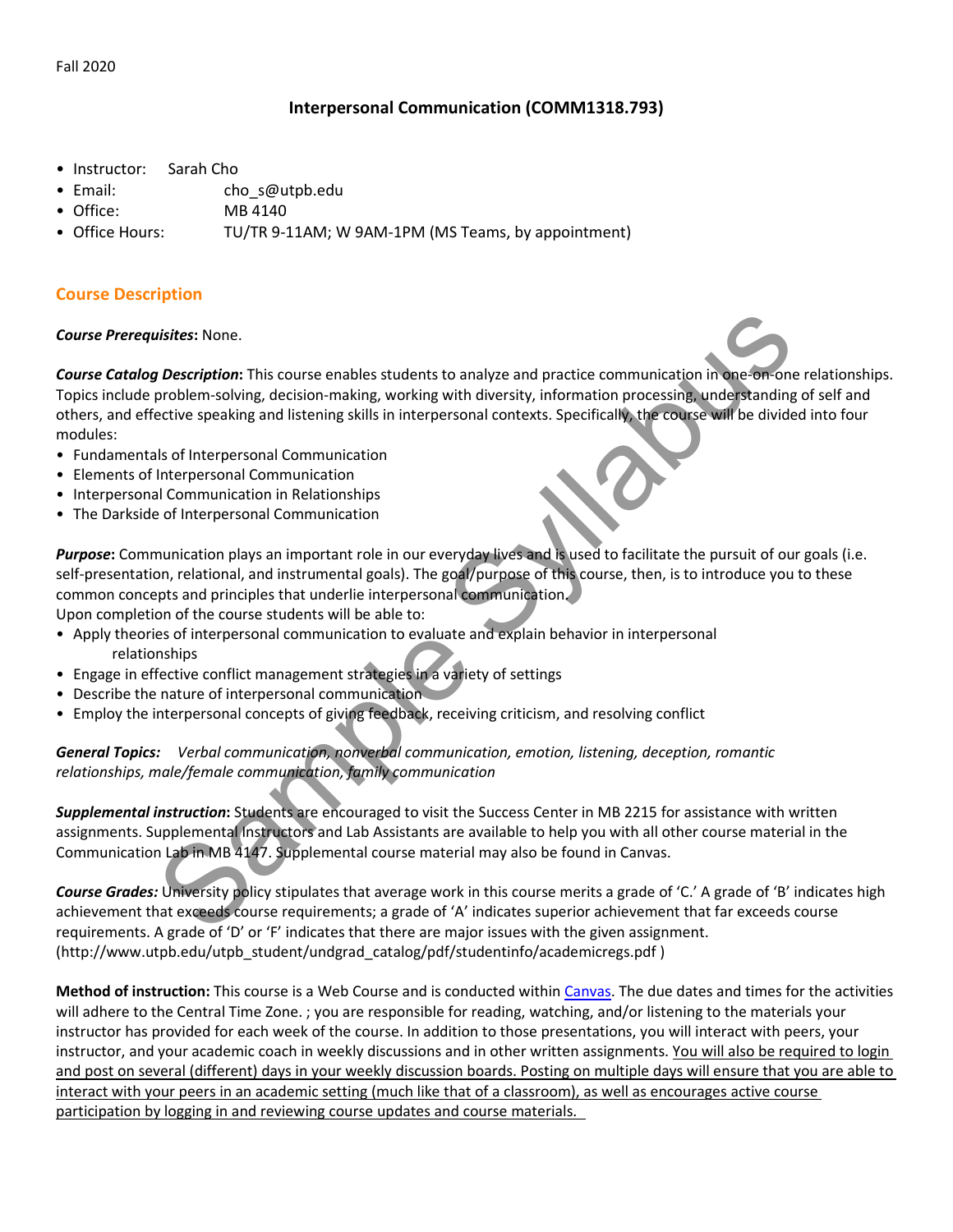# Required Materials

To effectively complete the requirements of the course, you must have the following:

- Floyd, K. (2017). Interpersonal Communication (3rd Edition). Boston, MA: McGraw-Hill.
- An e-mail address linked to Canvas through my.utpb.edu (checked daily).
- Daily access to your UTPB Canvas account.
- A working computer and high-speed Internet connection (dial-up is insufficient).
- A web camera or other means to record and upload up to 7 minutes of medium-quality video.
- Microsoft365 access to word processing and presentation software, provided by UTPB.

### Important Dates

Important dates for the course vary by semester; consult the UTPB Academic Calendar and are available at www.utpb.edu. Information available there includes graduation deadlines, holidays, and the days on which you can add and drop a course. For course assignment deadlines, please see the schedule at the end of this syllabus as well as the Canvas announcements your instructor provides.

### Course Activities and Assessment

Final Paper (Guide to Interpersonal Communication Competence): The purpose of the Final Paper is to extend a concept discussed in class or to present a concept not discussed in class. Through outside research and creativity, you will act as an interpersonal expert. Final paper will be 4-6 pages, in APA format, and include three empirical sources, peer-reviewed sources (in addition to your textbook).

Exams: You will take three exams at the conclusion of each module. Exams will require knowledge of all assigned readings, supplemental materials, lectures, and content of the discussion boards. Exams will be open book but must be completed individually (i.e., working collaboratively on the exams is prohibited and punishable by the standards of Academic Dishonesty). Exams must be completed by the given deadlines; exams will not be available after these deadlines. Do not begin the exam close to the time the exam period closes, as Canvas will close and automatically submit the exam at the deadline, regardless of whether you have completed it or not. You have one attempt at each exam (i.e., exams must be completed in one sittingyou cannot save and return to the exam), back-tracking on questions is prohibited, and time is limited to three hours for each exam (Canvas will automatically submit the exam once the time has expired). is for the course vary by semester; consult the UIPA Academic Laeinara and are available at two the course course to the Final Bage is a particular state of this syllabus as well as the Canyas announcement deadlines, holid

Application Reports: You will complete four reports requiring you to observe concepts in the "natural world" or to reflect on your personal experiences. You are expected to clearly, accurately, and directly integrate material from the text and any outside readings into your Application Reports. Reports should be in APA format (e.g., double-spaced, 1" margins, cover page, etc.) if text is required, as some assignments may require speech video uploads.

Discussion Boards: In this course, forums are primarily used for discussing topics and issues related to course content. There are four discussion topics for the semester. In addition to the course content related topics in discussion tool there are a number of ungraded forums. Use the Introductions forum to get to know your classmates; use the General Questions and Comments forum to ask questions of your classmates and instructor; use the Water Cooler forum for socializing. I expect you to read a large majority of the messages as part of the course readings. I will separate you into appropriate groups (for discussion boards) anytime that the course becomes larger than 25 students. When you reply to your classmates' messages, address your classmates directly—doing so helps all participants maintain a clearer sense of who is speaking and who is being spoken to. As we begin to associate names with tone and ideas, we come to know each other better.

Please change the subject line when you introduce a new topic.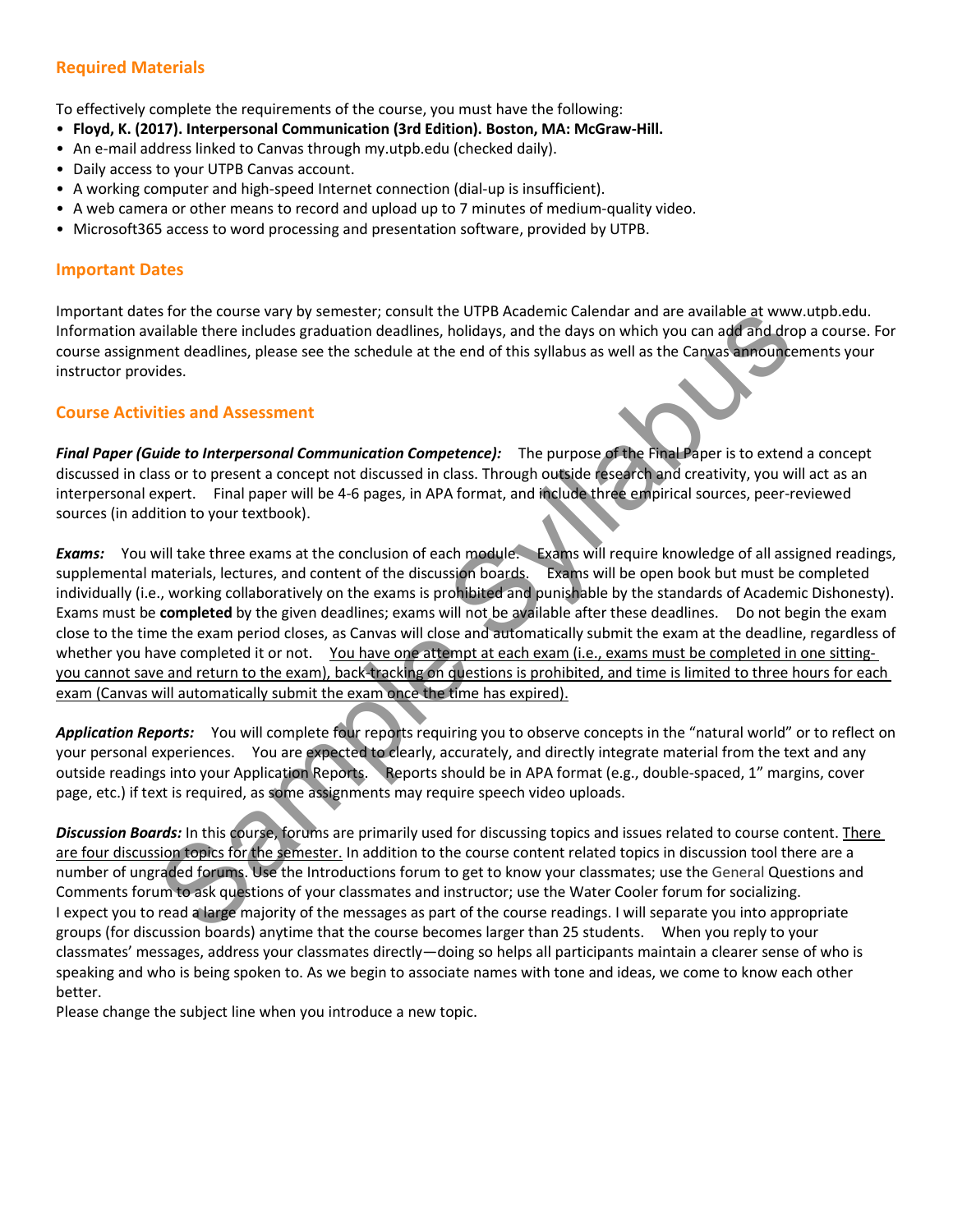# Example of forum (discussion) grade applied:

| $\mathsf C$<br>$\mathsf{r}$<br>$\mathbf i$<br>$\sf t$<br>$\mathsf{e}% _{t}\left( t\right)$<br>r<br>i.<br>$\mathsf{a}$ | ${\sf R}$<br>$\mathsf a$<br>$\sf t$<br>i<br>$\sf n$<br>g<br>S              |                                                                                                      |                                                                                                                                                                                                                                                                                                                                                                                                 |                                                                                                      |                                                                                      | ${\sf P}$<br>$\sf t$<br>$\sf S$  |
|-----------------------------------------------------------------------------------------------------------------------|----------------------------------------------------------------------------|------------------------------------------------------------------------------------------------------|-------------------------------------------------------------------------------------------------------------------------------------------------------------------------------------------------------------------------------------------------------------------------------------------------------------------------------------------------------------------------------------------------|------------------------------------------------------------------------------------------------------|--------------------------------------------------------------------------------------|----------------------------------|
| T<br>$\sf n$<br>i                                                                                                     | $\ensuremath{\mathsf{3}}$<br>5                                             | $\overline{2}$<br>5                                                                                  | $\mathbf 1$<br>5                                                                                                                                                                                                                                                                                                                                                                                | $\mathsf S$<br>$\mathsf{p}% _{T}$                                                                    | $\sf V$<br>$\mathsf{o}$<br>j.                                                        | $\overline{3}$                   |
| $\sf t$<br>İ.<br>$\mathsf a$<br>$\mathsf I$                                                                           | p<br>$\mathsf t$<br>$\sf S$                                                | р<br>t<br>$\sf s$                                                                                    | $\mathsf{p}$<br>$\sf t$<br>$\mathsf{s}$                                                                                                                                                                                                                                                                                                                                                         | $\mathsf{t}$<br>$\sf S$                                                                              | ${\sf d}$<br>ο                                                                       | $\mathbf{t}$<br>$\mathsf{s}$     |
| $\sf P$<br>$\mathsf{o}$<br>$\sf S$<br>$\sf t$                                                                         |                                                                            |                                                                                                      |                                                                                                                                                                                                                                                                                                                                                                                                 |                                                                                                      | a<br>T                                                                               |                                  |
| $\sf Q$<br>$\mathsf{u}%$<br>$\mathsf a$                                                                               |                                                                            |                                                                                                      |                                                                                                                                                                                                                                                                                                                                                                                                 |                                                                                                      | $\frac{i}{t}$<br>y                                                                   |                                  |
| $\overline{\phantom{a}}$<br>j.<br>$\sf t$<br>y                                                                        |                                                                            |                                                                                                      |                                                                                                                                                                                                                                                                                                                                                                                                 |                                                                                                      | $\pmb{0}$<br>$\bullet$<br>$\mathbf 0$                                                |                                  |
|                                                                                                                       |                                                                            |                                                                                                      |                                                                                                                                                                                                                                                                                                                                                                                                 |                                                                                                      | $\mathsf{p}% _{T}$<br>$\mathsf{t}$<br>$\sf S$                                        |                                  |
| ${\sf N}$                                                                                                             | ${\sf R}$                                                                  | $\mathsf{R}$                                                                                         | ${\sf R}$                                                                                                                                                                                                                                                                                                                                                                                       | ${\sf R}$                                                                                            | $\mathsf D$                                                                          | $\overline{2}$<br>$\overline{5}$ |
| $\sf u$<br>${\sf m}$                                                                                                  | $\mathsf{e}% _{t}\left( t\right) \equiv\mathsf{e}_{t}\left( t\right)$<br>S | e<br>$\mathcal{S}$                                                                                   | $\mathsf{e}% _{t}\left( t\right)$<br>$\mathsf{s}$                                                                                                                                                                                                                                                                                                                                               | $\mathsf{e}% _{0}\left( \mathsf{e}\right)$<br>$\sf S$                                                | $\mathbf i$<br>$\operatorname{\mathsf{d}}$                                           |                                  |
| $\mathsf b$<br>$\mathsf{e}% _{t}\left( t\right)$                                                                      | р                                                                          | p<br>o                                                                                               | p<br>$\mathsf{o}$                                                                                                                                                                                                                                                                                                                                                                               | $\mathsf{p}% _{T}=\mathsf{p}_{T}$<br>$\mathsf{o}$                                                    | $\sf n$                                                                              | p<br>$\mathsf t$                 |
| $\mathsf{r}$                                                                                                          | $\sf n$<br>$\sf d$                                                         | $\mathsf{n}$<br>$\operatorname{\mathsf{d}}$                                                          | $\mathsf{n}$<br>$\sf d$                                                                                                                                                                                                                                                                                                                                                                         | $\sf n$<br>${\sf d}$                                                                                 | $\mathsf{o}$<br>$\mathsf{t}$                                                         | $\sf S$                          |
| $\mathsf{o}$<br>$\mathsf{f}$                                                                                          | $\mathsf{e}% _{0}\left( \mathsf{e}\right)$<br>$\mathsf{d}$                 | $\mathsf{e}% _{t}\left( t\right) \equiv\mathsf{e}_{t}\left( t\right)$<br>$\operatorname{\mathsf{d}}$ | $\mathsf{e}% _{t}\left( t\right) \equiv\mathsf{e}_{t}\left( t\right)$<br>$\mathsf{d}$                                                                                                                                                                                                                                                                                                           | $\mathsf{e}% _{t}\left( t\right) \equiv\mathsf{e}_{t}\left( t\right)$<br>$\operatorname{\mathsf{d}}$ |                                                                                      |                                  |
|                                                                                                                       |                                                                            |                                                                                                      |                                                                                                                                                                                                                                                                                                                                                                                                 |                                                                                                      | $\mathsf{p}% _{T}$<br>$\mathsf a$                                                    |                                  |
| $\sf q$<br>$\sf u$                                                                                                    | $\mathsf t$<br>$\mathsf{o}$                                                | $\mathsf{t}$<br>$\mathsf{o}$                                                                         | $\mathsf{t}$<br>$\circ$                                                                                                                                                                                                                                                                                                                                                                         | $\mathsf{t}$<br>$\circ$                                                                              | $\mathsf{r}$<br>$\mathsf{t}$                                                         |                                  |
| $\mathsf a$<br>$\overline{\phantom{a}}$                                                                               | $\overline{\mathbf{4}}$                                                    | $\overline{\mathbf{3}}$                                                                              | $\overline{2}$                                                                                                                                                                                                                                                                                                                                                                                  | $\mathbf 1$                                                                                          | $\mathbf i$<br>$\mathsf{c}$                                                          |                                  |
| $\mathbf i$<br>$\mathsf{t}$                                                                                           | $\mathsf{c}$                                                               | $\mathsf{c}$                                                                                         | $\mathsf{C}$                                                                                                                                                                                                                                                                                                                                                                                    | $\mathsf{c}$                                                                                         | $\mathbf i$<br>$\mathsf{p}% _{T}\left( t\right) \equiv\mathsf{p}_{T}\left( t\right)$ |                                  |
| y                                                                                                                     | $\mathbf{I}$<br>$\mathsf a$                                                | L<br>$\mathsf a$                                                                                     | $\begin{array}{c} \rule{0pt}{2.5ex} \rule{0pt}{2.5ex} \rule{0pt}{2.5ex} \rule{0pt}{2.5ex} \rule{0pt}{2.5ex} \rule{0pt}{2.5ex} \rule{0pt}{2.5ex} \rule{0pt}{2.5ex} \rule{0pt}{2.5ex} \rule{0pt}{2.5ex} \rule{0pt}{2.5ex} \rule{0pt}{2.5ex} \rule{0pt}{2.5ex} \rule{0pt}{2.5ex} \rule{0pt}{2.5ex} \rule{0pt}{2.5ex} \rule{0pt}{2.5ex} \rule{0pt}{2.5ex} \rule{0pt}{2.5ex} \rule{0$<br>$\mathsf a$ | $\overline{\phantom{a}}$<br>$\mathsf a$                                                              | $\mathsf a$<br>$\sf t$                                                               |                                  |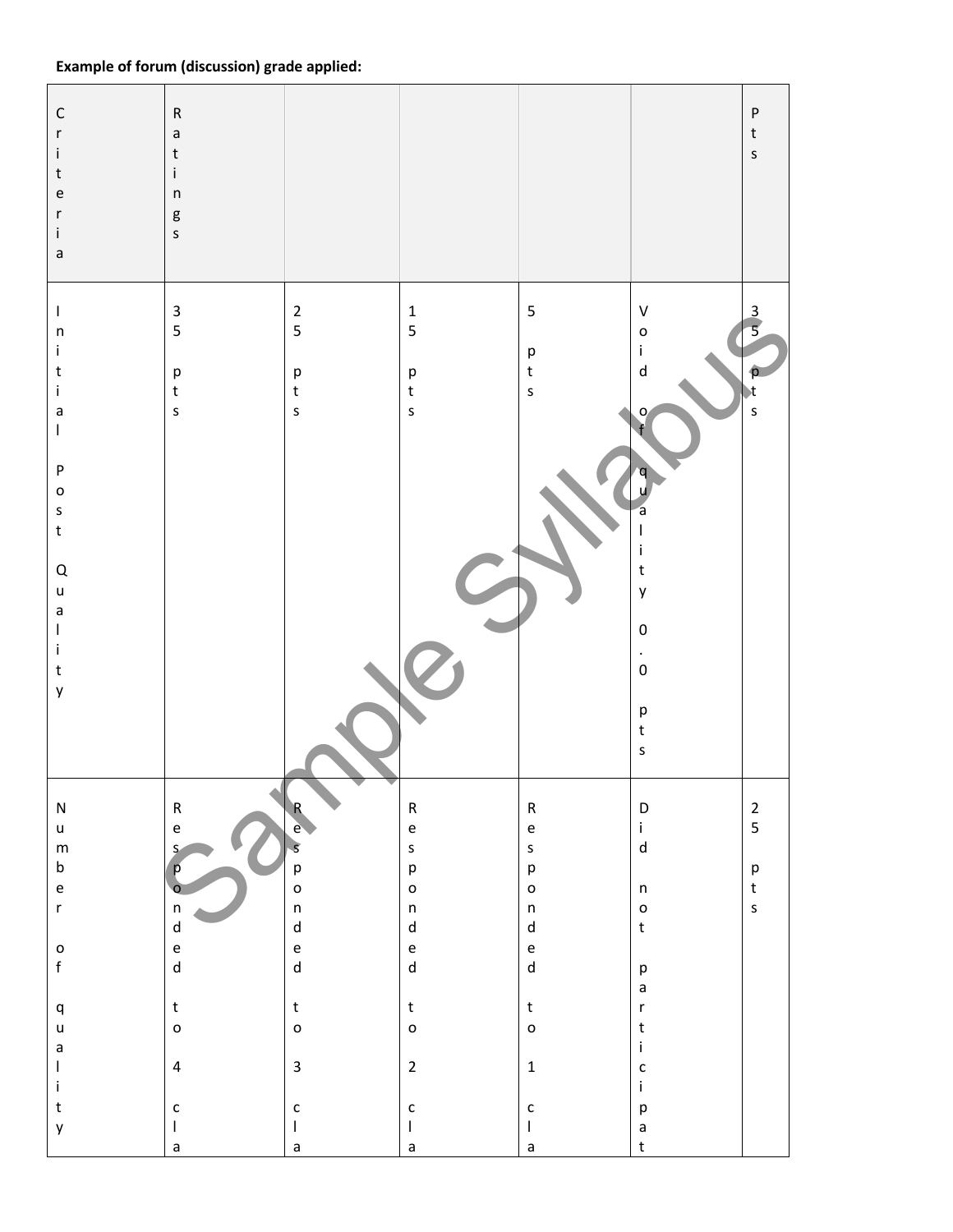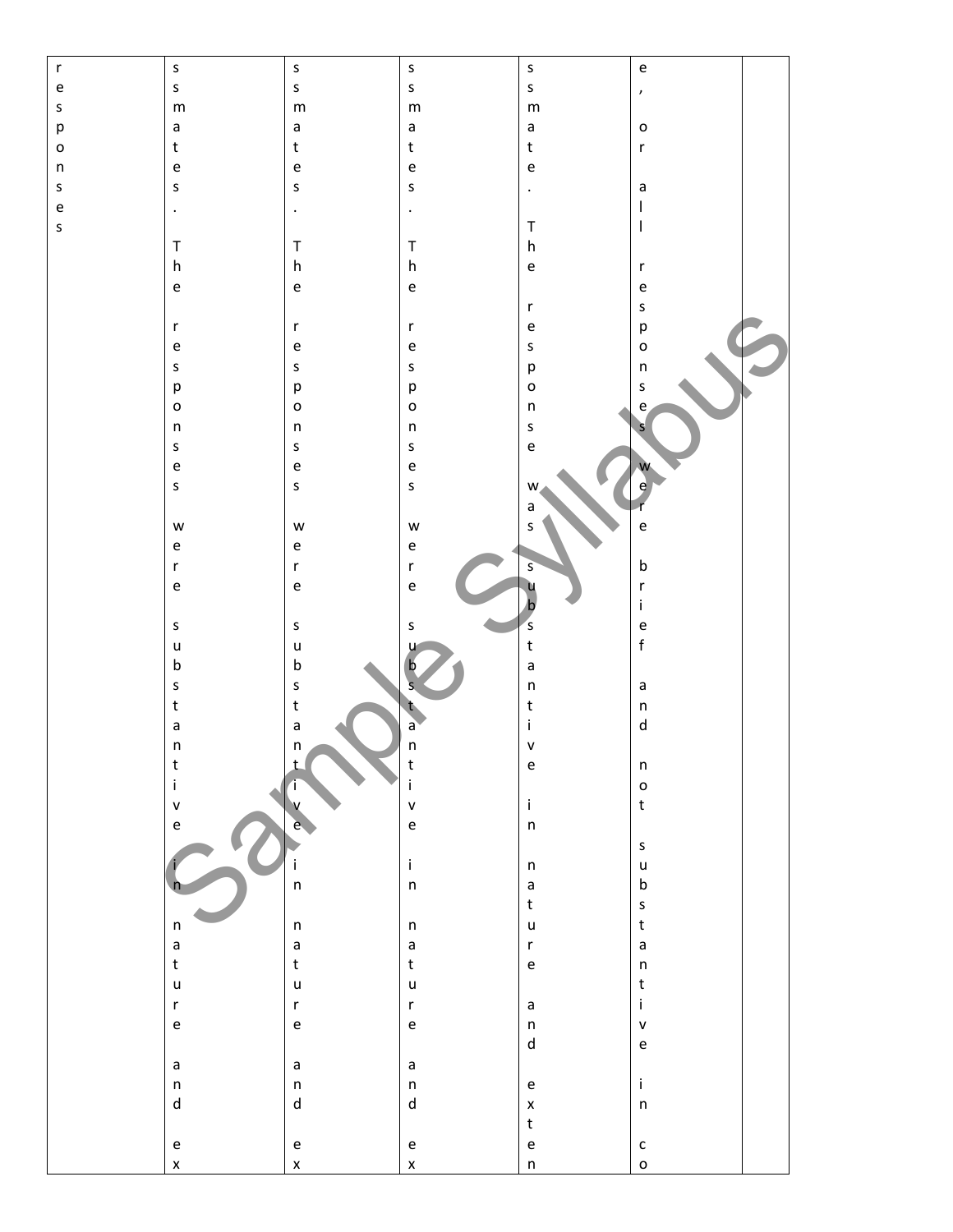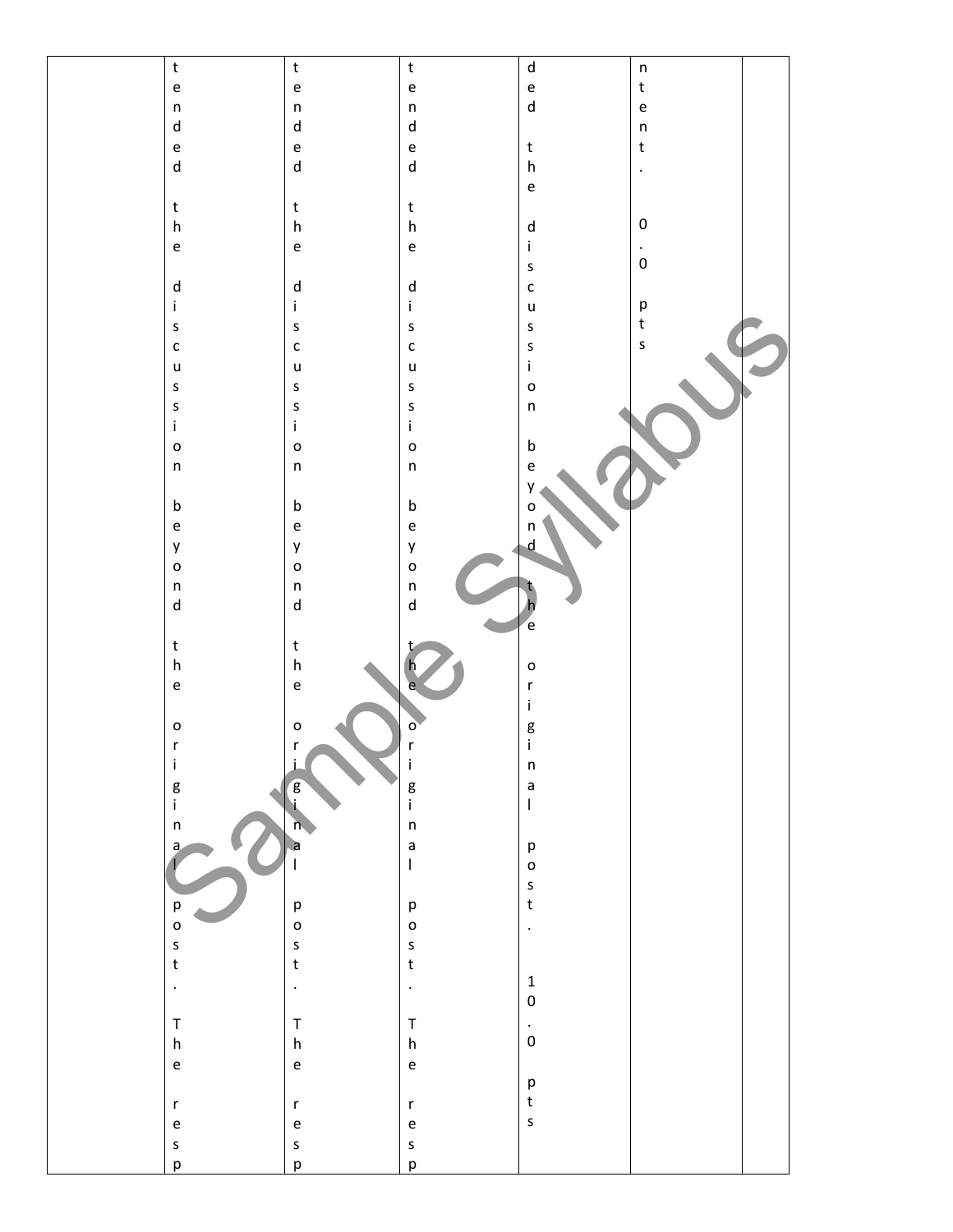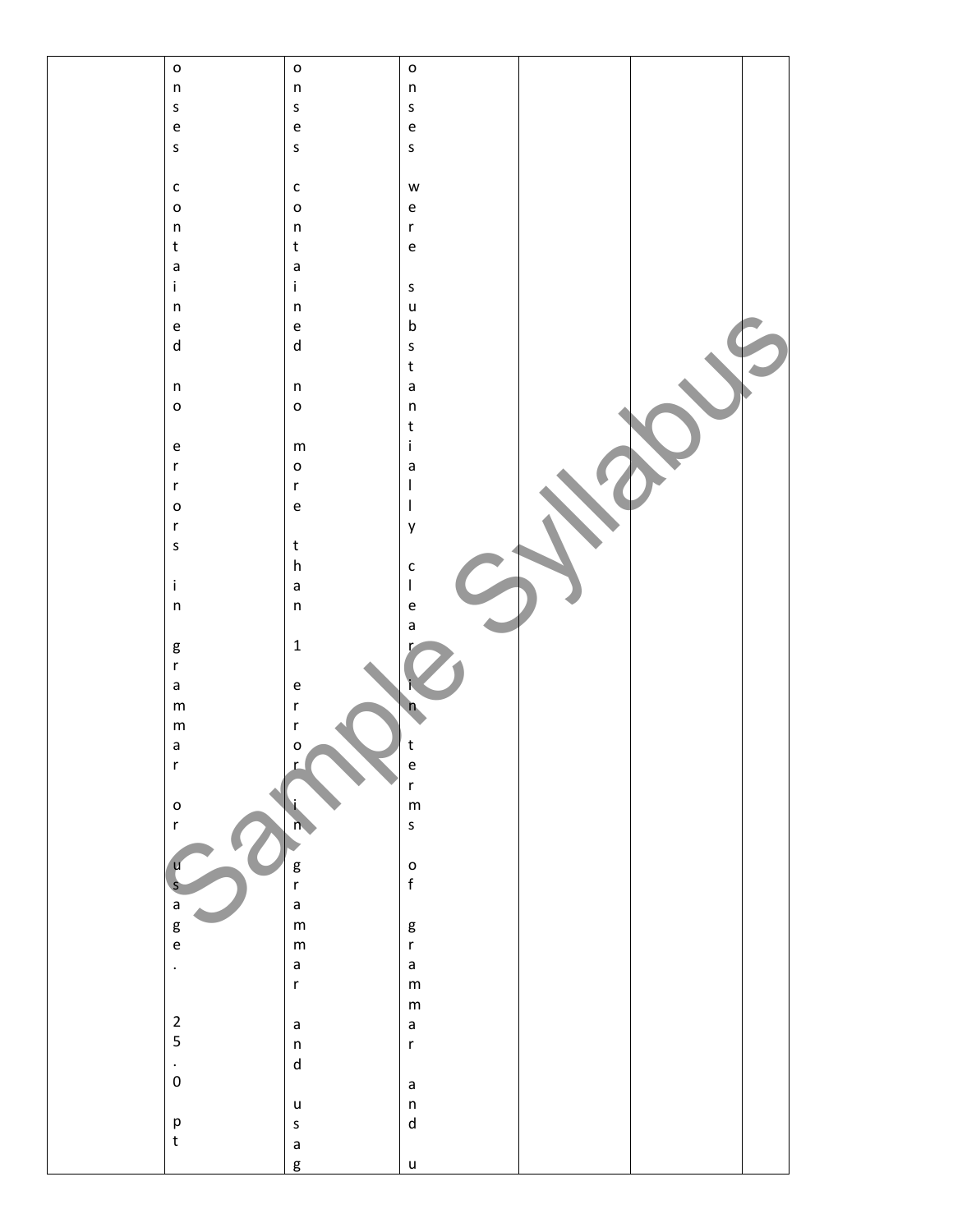|                                                                       | $\sf S$                                                                                                                                                                                                                                                                                                                                                                          | $\mathsf{e}% _{0}\left( \mathsf{e}\right)$                            | $\mathsf{s}$                      |                           |                           |                                   |
|-----------------------------------------------------------------------|----------------------------------------------------------------------------------------------------------------------------------------------------------------------------------------------------------------------------------------------------------------------------------------------------------------------------------------------------------------------------------|-----------------------------------------------------------------------|-----------------------------------|---------------------------|---------------------------|-----------------------------------|
|                                                                       |                                                                                                                                                                                                                                                                                                                                                                                  |                                                                       | $\mathsf a$                       |                           |                           |                                   |
|                                                                       |                                                                                                                                                                                                                                                                                                                                                                                  | $\ddot{\phantom{1}}$                                                  |                                   |                           |                           |                                   |
|                                                                       |                                                                                                                                                                                                                                                                                                                                                                                  |                                                                       | g                                 |                           |                           |                                   |
|                                                                       |                                                                                                                                                                                                                                                                                                                                                                                  |                                                                       |                                   |                           |                           |                                   |
|                                                                       |                                                                                                                                                                                                                                                                                                                                                                                  |                                                                       | $\mathsf{e}\mathsf{ }$            |                           |                           |                                   |
|                                                                       |                                                                                                                                                                                                                                                                                                                                                                                  | $\mathbf 2$                                                           |                                   |                           |                           |                                   |
|                                                                       |                                                                                                                                                                                                                                                                                                                                                                                  |                                                                       | $\bullet$                         |                           |                           |                                   |
|                                                                       |                                                                                                                                                                                                                                                                                                                                                                                  | $\pmb{0}$                                                             |                                   |                           |                           |                                   |
|                                                                       |                                                                                                                                                                                                                                                                                                                                                                                  |                                                                       |                                   |                           |                           |                                   |
|                                                                       |                                                                                                                                                                                                                                                                                                                                                                                  | $\blacksquare$                                                        |                                   |                           |                           |                                   |
|                                                                       |                                                                                                                                                                                                                                                                                                                                                                                  |                                                                       |                                   |                           |                           |                                   |
|                                                                       |                                                                                                                                                                                                                                                                                                                                                                                  | $\pmb{0}$                                                             | $\mathbf 1$                       |                           |                           |                                   |
|                                                                       |                                                                                                                                                                                                                                                                                                                                                                                  |                                                                       |                                   |                           |                           |                                   |
|                                                                       |                                                                                                                                                                                                                                                                                                                                                                                  |                                                                       | 5                                 |                           |                           |                                   |
|                                                                       |                                                                                                                                                                                                                                                                                                                                                                                  |                                                                       |                                   |                           |                           |                                   |
|                                                                       |                                                                                                                                                                                                                                                                                                                                                                                  | р<br>t                                                                | $\frac{1}{\sqrt{2}}$              |                           |                           |                                   |
|                                                                       |                                                                                                                                                                                                                                                                                                                                                                                  |                                                                       |                                   |                           |                           |                                   |
|                                                                       |                                                                                                                                                                                                                                                                                                                                                                                  |                                                                       |                                   |                           |                           |                                   |
|                                                                       |                                                                                                                                                                                                                                                                                                                                                                                  | $\sf s$                                                               |                                   |                           |                           |                                   |
|                                                                       |                                                                                                                                                                                                                                                                                                                                                                                  |                                                                       |                                   |                           |                           |                                   |
|                                                                       |                                                                                                                                                                                                                                                                                                                                                                                  |                                                                       | p<br>t                            |                           |                           |                                   |
|                                                                       |                                                                                                                                                                                                                                                                                                                                                                                  |                                                                       |                                   |                           |                           |                                   |
|                                                                       |                                                                                                                                                                                                                                                                                                                                                                                  |                                                                       |                                   |                           |                           |                                   |
|                                                                       |                                                                                                                                                                                                                                                                                                                                                                                  |                                                                       | $\sf S$                           |                           |                           |                                   |
|                                                                       |                                                                                                                                                                                                                                                                                                                                                                                  |                                                                       |                                   |                           |                           |                                   |
|                                                                       |                                                                                                                                                                                                                                                                                                                                                                                  |                                                                       |                                   |                           |                           |                                   |
|                                                                       |                                                                                                                                                                                                                                                                                                                                                                                  |                                                                       |                                   |                           |                           |                                   |
|                                                                       |                                                                                                                                                                                                                                                                                                                                                                                  |                                                                       |                                   |                           |                           |                                   |
| ${\sf N}$                                                             | ${\sf P}$                                                                                                                                                                                                                                                                                                                                                                        | ${\sf P}$                                                             | ${\sf P}$                         | ${\sf P}$                 | ${\sf N}$                 |                                   |
|                                                                       |                                                                                                                                                                                                                                                                                                                                                                                  |                                                                       |                                   |                           |                           |                                   |
| $\sf u$                                                               | $\mathsf{o}$                                                                                                                                                                                                                                                                                                                                                                     | $\mathsf{o}$                                                          | $\circ$                           | $\circ$                   | O                         | $\frac{1}{2}$<br>5                |
|                                                                       |                                                                                                                                                                                                                                                                                                                                                                                  |                                                                       |                                   |                           |                           |                                   |
| ${\sf m}$                                                             | $\sf S$                                                                                                                                                                                                                                                                                                                                                                          | $\sf S$                                                               | S                                 | $\mathsf{s}$              |                           |                                   |
| $\sf b$                                                               | $\sf t$                                                                                                                                                                                                                                                                                                                                                                          | $\mathsf t$                                                           | $\mathsf{t}$                      | $\mathsf{t}$              |                           |                                   |
|                                                                       |                                                                                                                                                                                                                                                                                                                                                                                  |                                                                       |                                   |                           |                           | $\mathsf{p}% _{T}$                |
| $\mathsf{e}% _{t}\left( t\right)$                                     | $\mathsf{e}% _{0}\left( \mathsf{e}\right)$                                                                                                                                                                                                                                                                                                                                       | $\mathsf{e}% _{t}\left( t\right)$                                     | $\mathsf{e}% _{t}\left( t\right)$ | e                         | Ω                         | $\mathsf{t}$                      |
|                                                                       |                                                                                                                                                                                                                                                                                                                                                                                  |                                                                       |                                   |                           |                           |                                   |
| $\mathsf{r}$                                                          | ${\sf d}$                                                                                                                                                                                                                                                                                                                                                                        | ${\sf d}$                                                             | $\mathsf{d}$                      | d                         |                           | $\sf S$                           |
|                                                                       |                                                                                                                                                                                                                                                                                                                                                                                  |                                                                       |                                   |                           |                           |                                   |
|                                                                       |                                                                                                                                                                                                                                                                                                                                                                                  |                                                                       |                                   |                           | $\ensuremath{\mathbf{t}}$ |                                   |
|                                                                       |                                                                                                                                                                                                                                                                                                                                                                                  |                                                                       |                                   |                           |                           |                                   |
| $\mathsf{o}$                                                          | $\mathsf{o}$                                                                                                                                                                                                                                                                                                                                                                     | $\mathsf{o}$                                                          | $\circ$                           | O                         | $\sf s$                   |                                   |
| $\mathsf f$                                                           | $\sf n$                                                                                                                                                                                                                                                                                                                                                                          | $\sf n$                                                               | $\sf n$                           | η                         |                           |                                   |
|                                                                       |                                                                                                                                                                                                                                                                                                                                                                                  |                                                                       |                                   |                           |                           |                                   |
|                                                                       |                                                                                                                                                                                                                                                                                                                                                                                  |                                                                       |                                   |                           |                           |                                   |
|                                                                       |                                                                                                                                                                                                                                                                                                                                                                                  |                                                                       |                                   |                           |                           |                                   |
| ${\sf d}$                                                             | $\overline{\mathbf{4}}$                                                                                                                                                                                                                                                                                                                                                          | $\mathbf{3}$                                                          | $\mathbf 2$                       |                           | $\pmb{0}$                 |                                   |
|                                                                       |                                                                                                                                                                                                                                                                                                                                                                                  |                                                                       |                                   |                           |                           |                                   |
| $\mathsf a$                                                           |                                                                                                                                                                                                                                                                                                                                                                                  |                                                                       |                                   |                           | $\bullet$                 |                                   |
|                                                                       |                                                                                                                                                                                                                                                                                                                                                                                  | ${\sf d}$                                                             |                                   |                           | $\mathbf 0$               |                                   |
| y                                                                     | ${\sf d}$                                                                                                                                                                                                                                                                                                                                                                        |                                                                       | d                                 | ${\sf d}$                 |                           |                                   |
| $\sf S$                                                               | $\mathsf a$                                                                                                                                                                                                                                                                                                                                                                      | $\mathsf a$                                                           |                                   | $\mathsf{a}$              |                           |                                   |
|                                                                       |                                                                                                                                                                                                                                                                                                                                                                                  |                                                                       |                                   |                           |                           |                                   |
|                                                                       | y                                                                                                                                                                                                                                                                                                                                                                                | y                                                                     |                                   | y                         | $\mathsf{p}$              |                                   |
|                                                                       |                                                                                                                                                                                                                                                                                                                                                                                  |                                                                       |                                   |                           |                           |                                   |
| $\mathsf{p}% _{T}$                                                    | $\sf S$                                                                                                                                                                                                                                                                                                                                                                          | $\sf S$                                                               | S                                 | $\blacksquare$            | $\sf t$                   |                                   |
|                                                                       |                                                                                                                                                                                                                                                                                                                                                                                  |                                                                       |                                   |                           | $\sf s$                   |                                   |
| $\mathsf{o}$                                                          | $\cdot$                                                                                                                                                                                                                                                                                                                                                                          | $\cdot$                                                               |                                   |                           |                           |                                   |
| $\sf S$                                                               |                                                                                                                                                                                                                                                                                                                                                                                  |                                                                       |                                   |                           |                           |                                   |
|                                                                       |                                                                                                                                                                                                                                                                                                                                                                                  |                                                                       |                                   |                           |                           |                                   |
| $\ensuremath{\mathbf{t}}$                                             |                                                                                                                                                                                                                                                                                                                                                                                  |                                                                       |                                   | 5                         |                           |                                   |
|                                                                       |                                                                                                                                                                                                                                                                                                                                                                                  |                                                                       |                                   |                           |                           |                                   |
| $\mathsf{e}% _{t}\left( t\right) \equiv\mathsf{e}_{t}\left( t\right)$ | $\overline{2}$                                                                                                                                                                                                                                                                                                                                                                   |                                                                       | $\mathbf 1$                       |                           |                           |                                   |
|                                                                       | $\pmb{0}$                                                                                                                                                                                                                                                                                                                                                                        | $\overline{\mathbf{5}}$                                               | $\pmb{0}$                         | $\stackrel{\cdot}{\rm o}$ |                           |                                   |
| $\operatorname{\mathsf{d}}$                                           |                                                                                                                                                                                                                                                                                                                                                                                  |                                                                       |                                   |                           |                           |                                   |
|                                                                       | $\epsilon$                                                                                                                                                                                                                                                                                                                                                                       |                                                                       |                                   |                           |                           |                                   |
|                                                                       |                                                                                                                                                                                                                                                                                                                                                                                  |                                                                       | $\cdot$ 0                         |                           |                           |                                   |
|                                                                       | $\pmb{0}$                                                                                                                                                                                                                                                                                                                                                                        | $\mathbf{0}$                                                          |                                   | $\sf p$                   |                           |                                   |
|                                                                       |                                                                                                                                                                                                                                                                                                                                                                                  |                                                                       |                                   | $\mathsf{t}$              |                           |                                   |
|                                                                       |                                                                                                                                                                                                                                                                                                                                                                                  |                                                                       |                                   |                           |                           |                                   |
|                                                                       | р                                                                                                                                                                                                                                                                                                                                                                                |                                                                       | $\mathsf{p}$                      | $\mathsf{s}$              |                           |                                   |
|                                                                       |                                                                                                                                                                                                                                                                                                                                                                                  |                                                                       |                                   |                           |                           |                                   |
|                                                                       | ť                                                                                                                                                                                                                                                                                                                                                                                | р<br>t                                                                | $\mathsf{t}$                      |                           |                           |                                   |
|                                                                       |                                                                                                                                                                                                                                                                                                                                                                                  |                                                                       |                                   |                           |                           |                                   |
|                                                                       | $\sf S$                                                                                                                                                                                                                                                                                                                                                                          | $\sf s$                                                               | $\sf s$                           |                           |                           |                                   |
|                                                                       |                                                                                                                                                                                                                                                                                                                                                                                  |                                                                       |                                   |                           |                           |                                   |
|                                                                       |                                                                                                                                                                                                                                                                                                                                                                                  |                                                                       |                                   |                           |                           |                                   |
|                                                                       |                                                                                                                                                                                                                                                                                                                                                                                  |                                                                       |                                   |                           |                           |                                   |
|                                                                       |                                                                                                                                                                                                                                                                                                                                                                                  |                                                                       |                                   |                           |                           |                                   |
| D                                                                     | $\mathsf I$                                                                                                                                                                                                                                                                                                                                                                      | $\mathsf T$                                                           | $\mathsf I$                       | $\mathsf I$               | ${\sf N}$                 | $\overline{2}$                    |
|                                                                       |                                                                                                                                                                                                                                                                                                                                                                                  |                                                                       |                                   |                           |                           |                                   |
| $\mathsf a$                                                           | $\sf n$                                                                                                                                                                                                                                                                                                                                                                          | $\boldsymbol{\mathsf{h}}$                                             | $\mathsf{n}$                      | $\sf n$                   | $\mathsf{o}$              | $\pmb{0}$                         |
| $\sf t$                                                               | $\mathbf{i}$                                                                                                                                                                                                                                                                                                                                                                     | $\mathsf{e}% _{t}\left( t\right) \equiv\mathsf{e}_{t}\left( t\right)$ | j.                                | $\mathbf i$               |                           |                                   |
|                                                                       |                                                                                                                                                                                                                                                                                                                                                                                  |                                                                       |                                   |                           |                           |                                   |
| $\mathsf{e}% _{t}\left( t\right)$                                     | $\sf t$                                                                                                                                                                                                                                                                                                                                                                          |                                                                       | $\sf t$                           | $\mathsf{t}$              | $\sf P$                   | $\mathsf{p}% _{T}=\mathsf{p}_{T}$ |
|                                                                       |                                                                                                                                                                                                                                                                                                                                                                                  |                                                                       |                                   |                           |                           |                                   |
|                                                                       | $\mathbf i$                                                                                                                                                                                                                                                                                                                                                                      | $\mathbf i$                                                           | $\mathbf i$                       | $\mathbf i$               | $\mathsf{o}$              | $\mathsf t$                       |
|                                                                       |                                                                                                                                                                                                                                                                                                                                                                                  |                                                                       |                                   |                           |                           |                                   |
| $\circ$                                                               | $\mathsf a$                                                                                                                                                                                                                                                                                                                                                                      | $\sf n$                                                               | $\mathsf{a}$                      | $\mathsf{a}$              | $\sf S$                   | $\sf S$                           |
| $\mathsf{f}$                                                          | $\begin{array}{c} \rule{0pt}{2.5ex} \rule{0pt}{2.5ex} \rule{0pt}{2.5ex} \rule{0pt}{2.5ex} \rule{0pt}{2.5ex} \rule{0pt}{2.5ex} \rule{0pt}{2.5ex} \rule{0pt}{2.5ex} \rule{0pt}{2.5ex} \rule{0pt}{2.5ex} \rule{0pt}{2.5ex} \rule{0pt}{2.5ex} \rule{0pt}{2.5ex} \rule{0pt}{2.5ex} \rule{0pt}{2.5ex} \rule{0pt}{2.5ex} \rule{0pt}{2.5ex} \rule{0pt}{2.5ex} \rule{0pt}{2.5ex} \rule{0$ | $\mathbf i$                                                           | $\mathsf I$                       | $\mathsf I$               | $\mathsf{t}$              |                                   |
|                                                                       |                                                                                                                                                                                                                                                                                                                                                                                  |                                                                       |                                   |                           |                           |                                   |
|                                                                       |                                                                                                                                                                                                                                                                                                                                                                                  | $\mathsf{t}$                                                          |                                   |                           |                           |                                   |
|                                                                       |                                                                                                                                                                                                                                                                                                                                                                                  |                                                                       |                                   |                           |                           |                                   |
| $\mathsf f$                                                           | $\mathsf{p}% _{T}=\mathsf{p}_{T}$                                                                                                                                                                                                                                                                                                                                                | $\mathbf i$                                                           | $\mathsf{p}% _{T}$                | $\mathsf{p}$              |                           |                                   |
|                                                                       |                                                                                                                                                                                                                                                                                                                                                                                  |                                                                       |                                   |                           |                           |                                   |
| $\mathbf{i}$                                                          | $\mathsf{o}$                                                                                                                                                                                                                                                                                                                                                                     | $\mathsf a$                                                           | $\circ$                           | $\mathsf{o}$              | $\mathbf 0$               |                                   |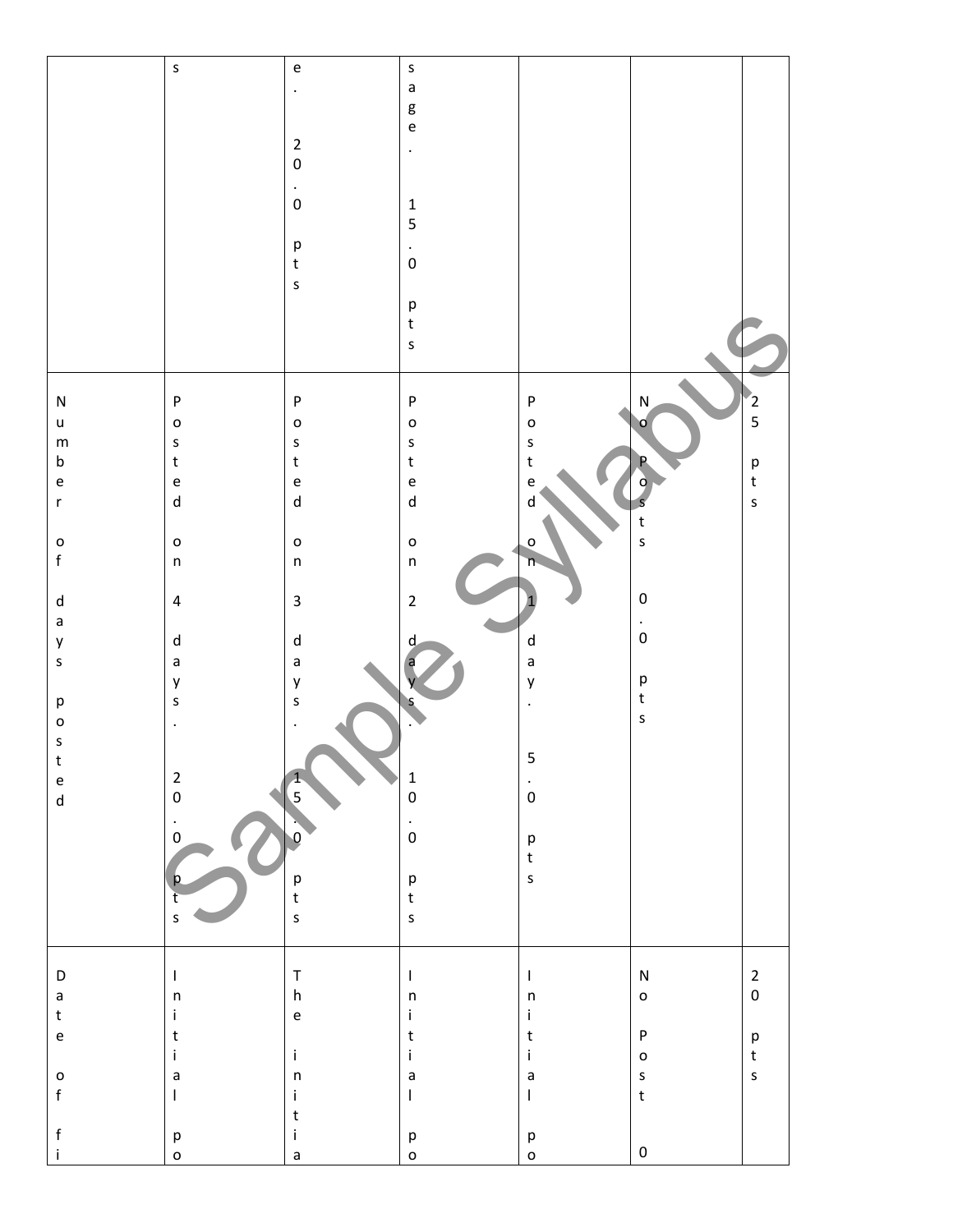| $\mathsf{r}$                      | $\mathsf{s}$                      | $\overline{\phantom{a}}$                   | $\mathsf{s}$                               | $\sf S$                                                                                                                                                                                                                                                                                                                                                                          |                        |                     |
|-----------------------------------|-----------------------------------|--------------------------------------------|--------------------------------------------|----------------------------------------------------------------------------------------------------------------------------------------------------------------------------------------------------------------------------------------------------------------------------------------------------------------------------------------------------------------------------------|------------------------|---------------------|
| $\sf S$                           | $\mathsf{t}$                      |                                            | $\mathsf{t}$                               | $\mathsf t$                                                                                                                                                                                                                                                                                                                                                                      | $\bullet$<br>$\pmb{0}$ |                     |
|                                   |                                   |                                            |                                            |                                                                                                                                                                                                                                                                                                                                                                                  |                        |                     |
| $\mathsf t$                       |                                   | $\mathsf{p}% _{T}$                         |                                            |                                                                                                                                                                                                                                                                                                                                                                                  |                        |                     |
|                                   | $\mathsf{w}$                      | $\mathsf{o}$                               | W                                          | $\mathsf{w}$                                                                                                                                                                                                                                                                                                                                                                     | p<br>t                 |                     |
| $\mathsf{p}% _{T}=\mathsf{p}_{T}$ | $\mathsf a$                       | $\sf S$                                    | $\mathsf a$                                | $\mathsf a$                                                                                                                                                                                                                                                                                                                                                                      |                        |                     |
| $\mathsf{o}$                      | $\sf S$                           | $\mathbf t$                                | $\mathsf{s}$                               | $\sf S$                                                                                                                                                                                                                                                                                                                                                                          | $\sf s$                |                     |
| $\sf S$                           |                                   |                                            |                                            |                                                                                                                                                                                                                                                                                                                                                                                  |                        |                     |
| $\mathsf{t}$                      | $\sf n$                           | W                                          | $\sf n$                                    | $\sf n$                                                                                                                                                                                                                                                                                                                                                                          |                        |                     |
|                                   | $\mathsf{o}$                      | $\mathsf a$                                | $\mathsf{o}$                               | $\mathsf{o}$                                                                                                                                                                                                                                                                                                                                                                     |                        |                     |
|                                   |                                   |                                            |                                            |                                                                                                                                                                                                                                                                                                                                                                                  |                        |                     |
|                                   |                                   | $\sf S$                                    |                                            |                                                                                                                                                                                                                                                                                                                                                                                  |                        |                     |
|                                   | $\mathsf I$                       |                                            | $\mathsf I$                                | $\begin{array}{c} \rule{0pt}{2.5ex} \rule{0pt}{2.5ex} \rule{0pt}{2.5ex} \rule{0pt}{2.5ex} \rule{0pt}{2.5ex} \rule{0pt}{2.5ex} \rule{0pt}{2.5ex} \rule{0pt}{2.5ex} \rule{0pt}{2.5ex} \rule{0pt}{2.5ex} \rule{0pt}{2.5ex} \rule{0pt}{2.5ex} \rule{0pt}{2.5ex} \rule{0pt}{2.5ex} \rule{0pt}{2.5ex} \rule{0pt}{2.5ex} \rule{0pt}{2.5ex} \rule{0pt}{2.5ex} \rule{0pt}{2.5ex} \rule{0$ |                        |                     |
|                                   | $\mathsf a$                       | $\sf n$                                    | $\mathsf a$                                | $\mathsf{a}$                                                                                                                                                                                                                                                                                                                                                                     |                        |                     |
|                                   | $\sf t$                           | $\mathsf{o}$                               | $\sf t$                                    | $\mathsf{t}$                                                                                                                                                                                                                                                                                                                                                                     |                        |                     |
|                                   | $\mathsf{e}% _{t}\left( t\right)$ |                                            | $\mathsf{e}% _{0}\left( \mathsf{e}\right)$ | $\mathsf{e}\vphantom{e}$                                                                                                                                                                                                                                                                                                                                                         |                        |                     |
|                                   | $\mathsf{r}$                      | $\mathsf I$                                | $\mathsf{r}$                               | $\mathsf{r}$                                                                                                                                                                                                                                                                                                                                                                     |                        |                     |
|                                   |                                   | $\mathsf a$                                |                                            |                                                                                                                                                                                                                                                                                                                                                                                  |                        |                     |
|                                   | $\mathsf t$                       | $\mathsf t$                                | $\mathsf{t}$                               | $\mathsf{t}$                                                                                                                                                                                                                                                                                                                                                                     |                        |                     |
|                                   | ${\sf h}$                         | $\mathsf{e}% _{0}\left( \mathsf{e}\right)$ | $\mathsf{h}$                               | h                                                                                                                                                                                                                                                                                                                                                                                |                        |                     |
|                                   |                                   |                                            |                                            |                                                                                                                                                                                                                                                                                                                                                                                  |                        |                     |
|                                   | $\mathsf a$                       | $\mathsf{r}$                               | $\mathsf a$                                | $\mathsf{a}$                                                                                                                                                                                                                                                                                                                                                                     |                        |                     |
|                                   | $\sf n$                           |                                            | $\mathsf{n}$                               | $\sf n$                                                                                                                                                                                                                                                                                                                                                                          |                        |                     |
|                                   |                                   | $\sf t$                                    |                                            |                                                                                                                                                                                                                                                                                                                                                                                  |                        |                     |
|                                   | W                                 | ${\sf h}$                                  | $\sf S$                                    | S                                                                                                                                                                                                                                                                                                                                                                                |                        |                     |
|                                   | $\mathsf{e}% _{t}\left( t\right)$ | $\mathsf a$                                | $\mathsf{a}$                               | u                                                                                                                                                                                                                                                                                                                                                                                |                        |                     |
|                                   | ${\sf d}$                         | $\sf n$                                    | $\sf t$                                    | $\sf n$                                                                                                                                                                                                                                                                                                                                                                          |                        |                     |
|                                   | $\sf n$                           |                                            | $\mathsf{u}$                               | $\mathsf{d}$                                                                                                                                                                                                                                                                                                                                                                     |                        |                     |
|                                   |                                   | $\mathsf F$                                |                                            |                                                                                                                                                                                                                                                                                                                                                                                  |                        |                     |
|                                   | $\mathsf{e}% _{t}\left( t\right)$ |                                            | $\mathsf{r}$                               | $\overline{a}$                                                                                                                                                                                                                                                                                                                                                                   |                        |                     |
|                                   | $\sf S$                           | $\mathsf{r}$                               | $\mathsf{d}$                               |                                                                                                                                                                                                                                                                                                                                                                                  |                        |                     |
|                                   | $\sf d$                           | $\mathbf i$                                | $\mathsf{a}$                               |                                                                                                                                                                                                                                                                                                                                                                                  |                        |                     |
|                                   | $\mathsf a$                       | ${\sf d}$                                  | y                                          |                                                                                                                                                                                                                                                                                                                                                                                  |                        |                     |
|                                   | y                                 | $\mathsf a$                                |                                            |                                                                                                                                                                                                                                                                                                                                                                                  |                        |                     |
|                                   |                                   | y                                          |                                            | 5                                                                                                                                                                                                                                                                                                                                                                                |                        |                     |
|                                   |                                   |                                            |                                            |                                                                                                                                                                                                                                                                                                                                                                                  |                        |                     |
|                                   | $\mathbf 2$                       |                                            |                                            | $\frac{1}{\sqrt{2}}$                                                                                                                                                                                                                                                                                                                                                             |                        |                     |
|                                   | $\mathbf 0$                       |                                            | $\frac{1}{0}$                              |                                                                                                                                                                                                                                                                                                                                                                                  |                        |                     |
|                                   |                                   | $\mathbf 1$                                |                                            |                                                                                                                                                                                                                                                                                                                                                                                  |                        |                     |
|                                   | $\blacksquare$                    |                                            |                                            | $\mathsf{p}% _{T}$                                                                                                                                                                                                                                                                                                                                                               |                        |                     |
|                                   | $\pmb{0}$                         | $\overline{5}$                             | $\pmb{0}$                                  | $\mathsf{t}$                                                                                                                                                                                                                                                                                                                                                                     |                        |                     |
|                                   |                                   |                                            |                                            | $\sf s$                                                                                                                                                                                                                                                                                                                                                                          |                        |                     |
|                                   | p                                 | $\overline{\mathbf{0}}$                    | р<br>t                                     |                                                                                                                                                                                                                                                                                                                                                                                  |                        |                     |
|                                   | $\mathsf t$                       |                                            |                                            |                                                                                                                                                                                                                                                                                                                                                                                  |                        |                     |
|                                   | $\mathsf{s}$                      |                                            | $\mathsf{s}$                               |                                                                                                                                                                                                                                                                                                                                                                                  |                        |                     |
|                                   |                                   | IP<br>t                                    |                                            |                                                                                                                                                                                                                                                                                                                                                                                  |                        |                     |
|                                   |                                   | $\mathsf{s}$                               |                                            |                                                                                                                                                                                                                                                                                                                                                                                  |                        |                     |
|                                   |                                   |                                            |                                            |                                                                                                                                                                                                                                                                                                                                                                                  |                        |                     |
|                                   |                                   |                                            |                                            |                                                                                                                                                                                                                                                                                                                                                                                  |                        |                     |
|                                   |                                   |                                            |                                            |                                                                                                                                                                                                                                                                                                                                                                                  | $\sf T$                | $\mathbf 1$         |
|                                   |                                   |                                            |                                            |                                                                                                                                                                                                                                                                                                                                                                                  |                        |                     |
|                                   |                                   |                                            |                                            |                                                                                                                                                                                                                                                                                                                                                                                  | $\mathsf{o}$           | $\pmb{0}$           |
|                                   |                                   |                                            |                                            |                                                                                                                                                                                                                                                                                                                                                                                  | $\mathsf{t}$           | $\mathsf{O}\xspace$ |
|                                   |                                   |                                            |                                            |                                                                                                                                                                                                                                                                                                                                                                                  | $\mathsf a$            |                     |
|                                   |                                   |                                            |                                            |                                                                                                                                                                                                                                                                                                                                                                                  | I                      | $\sf p$             |
|                                   |                                   |                                            |                                            |                                                                                                                                                                                                                                                                                                                                                                                  |                        | $\mathsf{t}$        |
|                                   |                                   |                                            |                                            |                                                                                                                                                                                                                                                                                                                                                                                  |                        | $\sf S$             |
|                                   |                                   |                                            |                                            |                                                                                                                                                                                                                                                                                                                                                                                  |                        |                     |
|                                   |                                   |                                            |                                            |                                                                                                                                                                                                                                                                                                                                                                                  |                        |                     |

EXAMPLE:

Discussion Board Assignment is due Sunday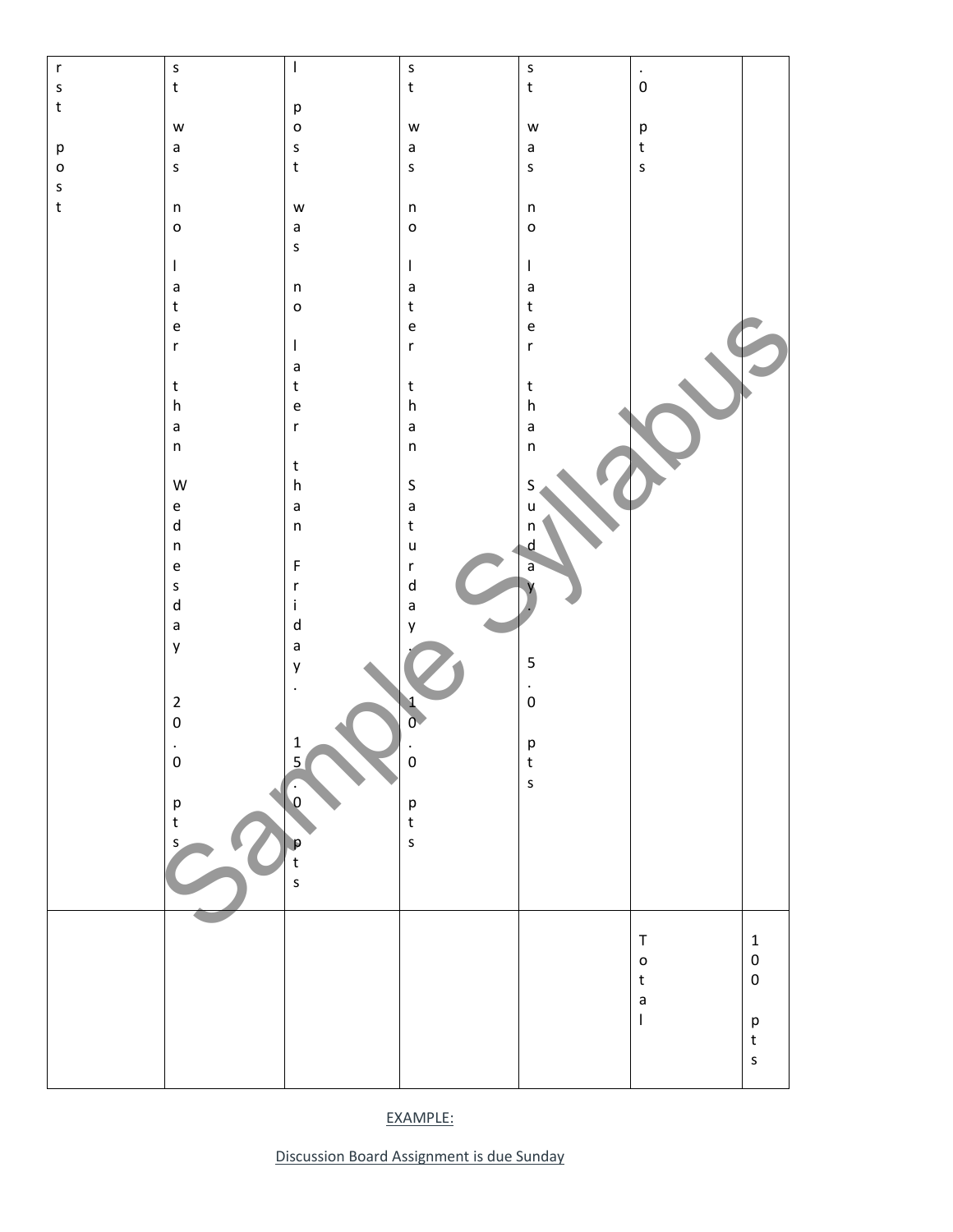- Susie posted her Primary Post on the Wednesday before the assignment deadline and received full points for the section of the rubric entitled "Date of First Post" (20 points out of 20 points). Susie also received 35 points on the portion of the rubric entitled "Responsiveness to the topic and readings" because her primary post was thoughtful, original, academic in nature, and contained references to the online course textbook as well as outside articles that added to the weekly discussion.
- • Susie responded to Joe's post on the evening of the Wednesday prior to the assignment deadline.
- • Susie responded to Tara's post, the next day, which was the Thursday prior to the assignment deadline.
- • Susie responded to Maria's post as well as George's post on Saturday (again, prior to the assignment deadline).
	- o Because Susie responded to 4 peers (assumed quality responses with proper punctuation and grammar), she received 25 of the 25 points available for the section of the rubric entitled "Number of quality responses".
	- o Susie also posted on 3 separate days of the week, therefore she received 15 of the 20 points available for the "Number of days posted "section of the rubric.
	- o Because Susie's discussion board post and responses illustrated responsiveness to the topics and readings; 4 quality responses; she posted her responses on 3 separate days; and the date of her first post was no later than Wednesday, Susie received a grade of 100 points out of 100 available.
	- o PLEASE NOTE: POSTING ONLY A PRIMARY RESPONSE, WITH NO PEER RESPONSES, WILL ONLY ALLOW YOU TO OBTAIN POINTS FOR THE "RESPONSIVENESS TO TOPIC & READINGS" PORTION OF THE RUBRIC!!! THAT WILL ONLY ALLOW YOU TO OBTAIN A MAXIMUM OF 35 POINTS!!!

| assignment deadmile).                                                                                                                                                                                                                                                                                                    |                                                                 |                     |  |  |
|--------------------------------------------------------------------------------------------------------------------------------------------------------------------------------------------------------------------------------------------------------------------------------------------------------------------------|-----------------------------------------------------------------|---------------------|--|--|
| Because Susie responded to 4 peers (assumed quality responses with proper<br>$\Omega$<br>punctuation and grammar), she received 25 of the 25 points available for the section of the<br>rubric entitled "Number of quality responses".                                                                                   |                                                                 |                     |  |  |
| Susie also posted on 3 separate days of the week, therefore she received 15 of the<br>$\bullet$<br>$\Omega$<br>20 points available for the "Number of days posted "section of the rubric.                                                                                                                                |                                                                 |                     |  |  |
| Because Susie's discussion board post and responses illustrated responsiveness to<br>$\Omega$<br>the topics and readings; 4 quality responses; she posted her responses on 3 separate days;<br>and the date of her first post was no later than Wednesday, Susie received a grade of 100<br>points out of 100 available. |                                                                 |                     |  |  |
| PLEASE NOTE: POSTING ONLY A PRIMARY RESPONSE, WITH NO PEER RESPONSES,<br>WILL ONLY ALLOW YOU TO OBTAIN POINTS FOR THE "RESPONSIVENESS TO TOPIC &<br>READINGS" PORTION OF THE RUBRIC!!! THAT WILL ONLY ALLOW YOU TO OBTAIN A<br><b>MAXIMUM OF 35 POINTS!!!</b>                                                            |                                                                 |                     |  |  |
| <b>Grading</b>                                                                                                                                                                                                                                                                                                           |                                                                 |                     |  |  |
|                                                                                                                                                                                                                                                                                                                          |                                                                 |                     |  |  |
| <b>Assignment Weights</b>                                                                                                                                                                                                                                                                                                |                                                                 |                     |  |  |
| <b>Course Activity</b>                                                                                                                                                                                                                                                                                                   | <b>Percentage of Total Grade</b><br><b>rounded for clarity)</b> | <b>Total Points</b> |  |  |
| Signed Course Agreement                                                                                                                                                                                                                                                                                                  | 1.5%                                                            | 10                  |  |  |
| <b>Application Report 1</b>                                                                                                                                                                                                                                                                                              | 4%                                                              | 25                  |  |  |
| <b>Application Report 2</b>                                                                                                                                                                                                                                                                                              | 4%                                                              | 25                  |  |  |
| <b>Application Report 3</b>                                                                                                                                                                                                                                                                                              | 4%                                                              | 25                  |  |  |
| <b>Application Report 4</b>                                                                                                                                                                                                                                                                                              | 4%                                                              | 25                  |  |  |
| Class Participation 1                                                                                                                                                                                                                                                                                                    | 3%                                                              | 20                  |  |  |
| <b>Class Participation 2</b>                                                                                                                                                                                                                                                                                             | 3%                                                              | 20                  |  |  |
| Class Participation 3                                                                                                                                                                                                                                                                                                    | 3%                                                              | 20                  |  |  |
| Class Participation 4                                                                                                                                                                                                                                                                                                    | 3%                                                              | 20                  |  |  |
| <b>Class Participation 5</b>                                                                                                                                                                                                                                                                                             | 3%                                                              | 20                  |  |  |
| Class Participation 6                                                                                                                                                                                                                                                                                                    | 3%                                                              | 20                  |  |  |
| <b>Class Participation 7</b>                                                                                                                                                                                                                                                                                             | 3%                                                              | 20                  |  |  |
| Exam 1                                                                                                                                                                                                                                                                                                                   | 15.5%                                                           | 100                 |  |  |
| Exam 2                                                                                                                                                                                                                                                                                                                   | 15.5%                                                           | 100                 |  |  |
| Exam 3                                                                                                                                                                                                                                                                                                                   | 15.5%                                                           | 100                 |  |  |
| <b>Final Paper</b>                                                                                                                                                                                                                                                                                                       | 15%                                                             | 100                 |  |  |
| <b>Total Points</b>                                                                                                                                                                                                                                                                                                      | 100%                                                            | 650                 |  |  |

# Grading

#### Grading Scale

Student work is not graded on a curve. Your work will be evaluated on its content, organization, writing and presentation,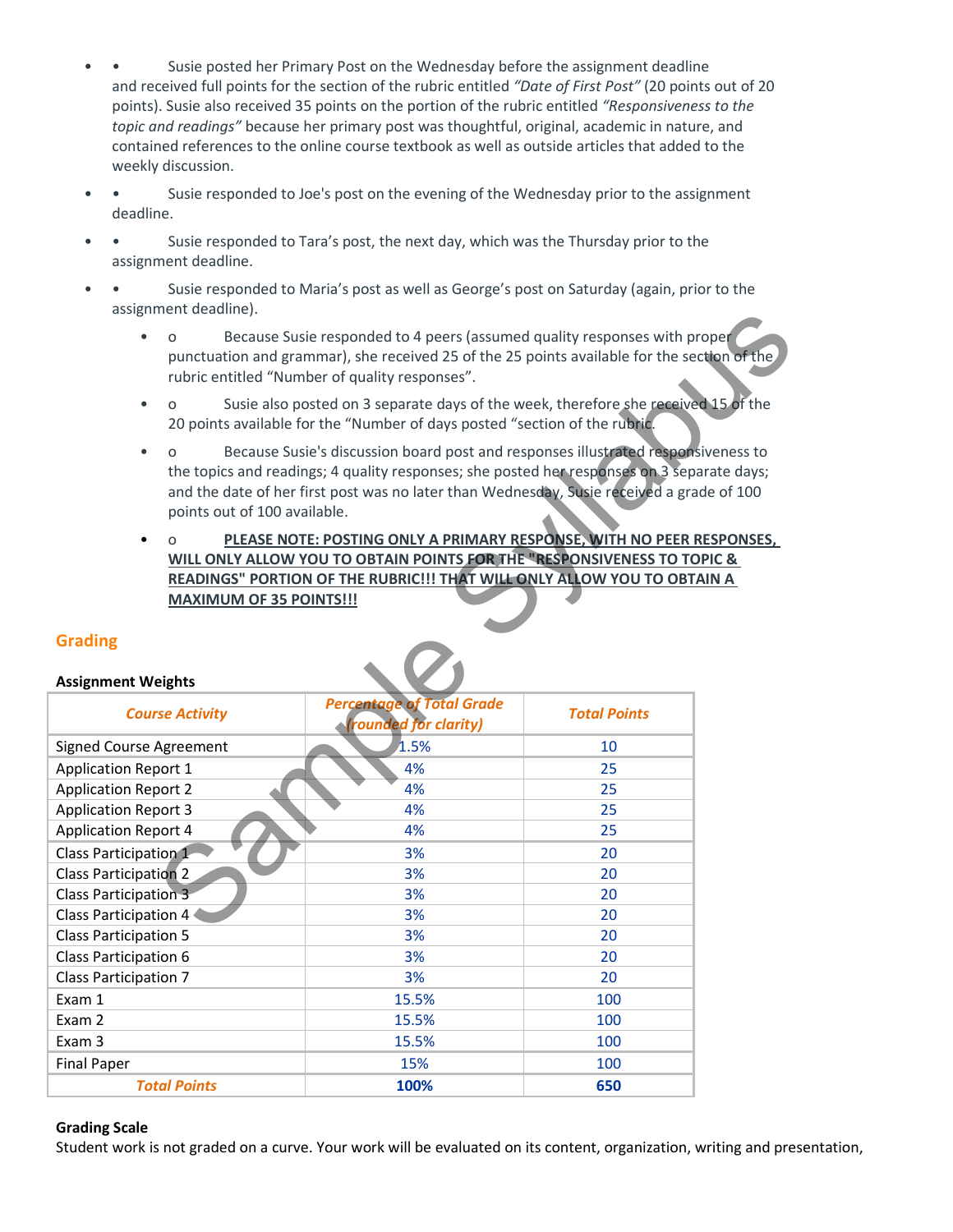originality, analysis, and understanding, as described in the following table.

| $585 - 650$ points | А |
|--------------------|---|
| $517 - 584$ points | в |
| $455 - 516$ points |   |
| $390 - 454$ points | D |
| $0 - 389$ points   |   |

#### Letter Grade Description

- A (585-650) Excellence in the above categories. Far exceeds the requirements of the assignment.
- B (517-584) Excellence in some, but not all of the above categories. More than an adequate response to the assignment.
- C (455-516) Satisfactory completion of the content and structure of the assignment. Adequate response; meets minimal requirements but with noticeable errors.
- D (390-454) A passing grade with significant errors. Poorly thought out or poorly supported concepts and response to the assignment.
- F (0-389) Does not adequately meet major requirements of the assignment. Substantially missed major objectives or parts of the assignment. Contains significant errors.

### Policies & Procedures

Cheating, Plagiarism, and Academic Dishonesty: I may submit any portion or all of your work to anti-plagiarism software and services to make sure it is your original product. Scholastic dishonesty includes but is not limited to cheating, plagiarism, collusion, falsifying academic records, misrepresenting facts, the submission for credit of any work or materials that are attributable in whole or in part to another person, taking an examination for another person, any act designed to give unfair advantage to a student such as, but not limited to, submission of essentially the same written assignment for two courses without the prior permission of the instructor) or the attempt to commit such acts. (517-584)<br>
the assignment.<br>
the assignment.<br>
the assignment.<br>
(455-5316) Satisfactory completion of the content and structure of the assignment.<br>
(455-516) Satisfactory completion of the content and structure of the assign

"Plagiarism" includes, but is not limited to the appropriation of, buying, receiving as a gift, or obtaining by any means material that is attributable in whole or in part to another source, including words, ideas, illustrations, structure, computer code, other expression and media, and presenting that material as one's own academic work being offered for credit.

NOTE: Students found plagiarizing or cheating will receive a zero on the course activity, which could cause failure in the class and/or suspension or dismissal from the college. Incidents of academic dishonesty are referred to the Dean of Students for review and prosecution.

Communication and Assignment Feedback: Course activities will be graded within seven days after the set due date. You can check your grades by going to Grades. If you note any problem with your grade, contact me through the Email link in the course within one week. I will review your work and respond through tracked changes within the file itself or in the grading notes area of the Canvas assignment. I may also offer general feedback in the performance of the course activity, but I will protect your identity in such a case.

Course messages are the best point of contact for your instructor; Be prepared to wait up to two full business days for responses to course messages. I check my email regularly during normal business hours.

Attendance and Class Participation: Regular and active participation is an essential, unmistakably important aspect of this online course. Students will log on a minimum of three times every seven days. All students are expected to do the work assigned, notify the instructor when emergencies arise.

Tracking: The learning management systems have a tracking features. Statistics are collected that quantifies how often and when students are active in the course and provides information if the student has accessed different pages of the course.

Absenteeism: All the course activities have set dates to be completed and submitted. After the due dates the activities will not be available for the students. Not logging into an online course is considered absenteeism. Contact instructor immediately in case of emergency medical situation.

Submission of Course Assignments: To earn credit for your course activities, you must submit them online through the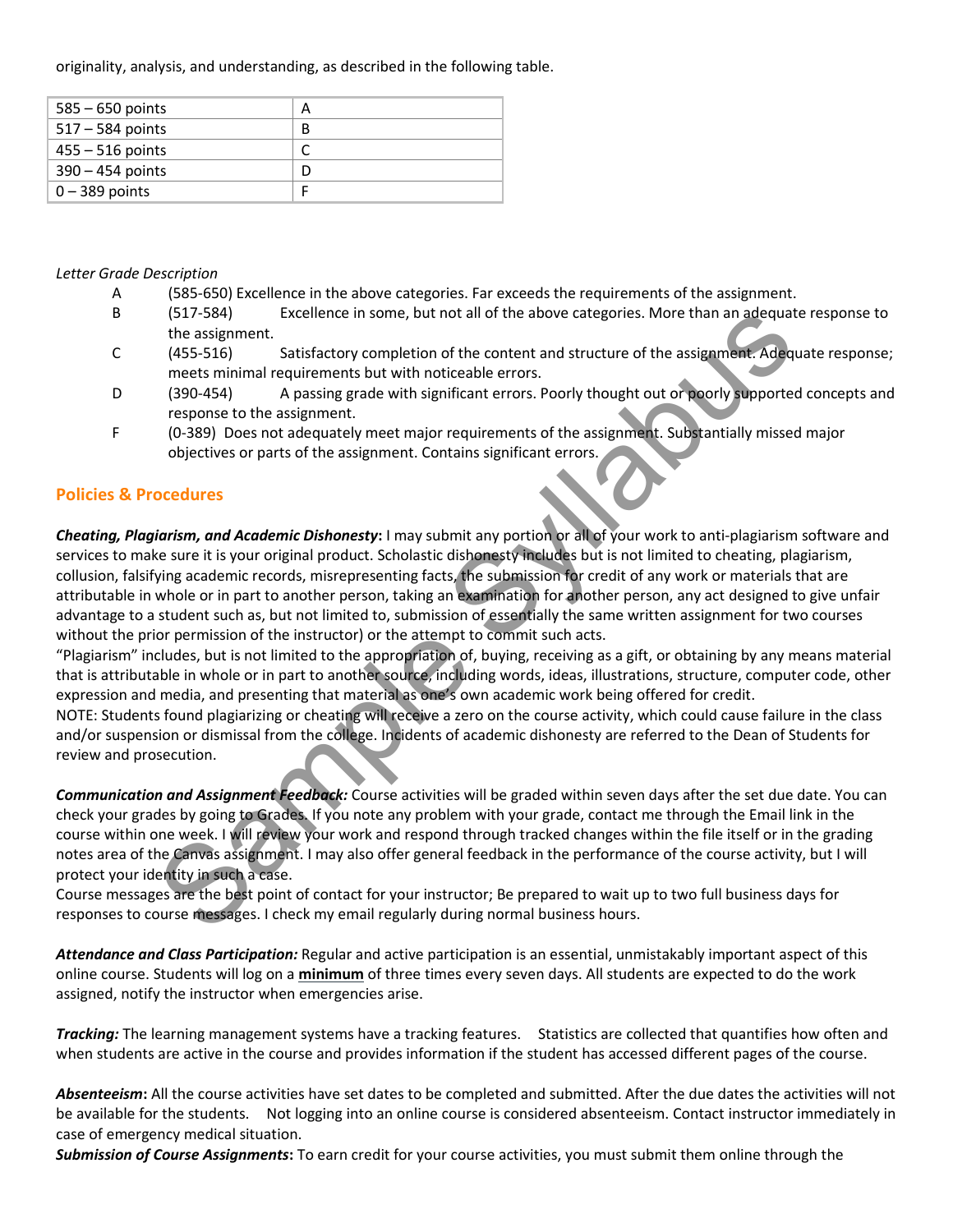appropriate dropboxes in the Assignments area of Canvas as instructed. Keep in mind the following practices for submission of online assignments:

- Submit all assignment files in .doc, .docx, or rich text format (.rtf). Please do not submit PDF files unless absolutely necessary, as they are difficult to mark up with comments, or Pages files, which I cannot open.
- Any time you link to content on the open web (such as a YouTube video), include a working URL and a proper citation of those materials.
- Always keep a copy of all the work you submit and a copy of the confirmation page generated by Canvas.
- Be aware that the server may slow down as you approach the end of a due date. A slow server does not excuse late submissions.

Make-Up/Late Submission Policy: Timeliness is one component of professionalism, and because this is an accelerated course, your learning and your classmates' learning depends on your timely participation. Assignments submitted after the deadline delay your progress in the course and can diminish your classmates' learning opportunities.

Because students are made aware of the due dates of all assignments well in advance, I will not accept work that is not turned in by the date and time noted in the syllabus. If there is any discrepancy between the due date listed in the syllabus and the due date listed in Canvas, assume that the syllabus is correct and notify me as soon as possible so I can correct the error. You are welcome to submit work early; however, any work submitted early will be graded with the other submissions for that assignment. If the assignment allows for multiple submissions, I will grade the submission with the latest date unless you request otherwise in writing. not also the extended in the syllabus. If there is any discrepancy between the due date listed in the syllabus. If there is any discrepancy between the due date listed in the syllabus. If there is any discrepancy between t

For students that have a legitimate, documented excuse (such as a doctor's note or play on a team that is competing for the university) those students must communicate with me in advance or within 24 hours of returning to campus to be allowed to makeup missed work.

Course Incompletes, Drops, Withdrawals, and Grade Appeals: All students are required to complete the course within the semester in which they registered for it. Incomplete grades for the course are rarely given, particularly in online classes, and will only be granted when a student meets all of the following criteria:

- The student has completed at least 75% of the course with a grade of 'C' or better.
- The student provides a valid, documented excuse for not being able to complete the course on time. Low grades are not a valid excuse.
- The student requests the incomplete in writing before the last scheduled week of class.
- The student signs or agrees in an email to a contract that lists the course activities to be completed, the revised due dates, and the specific terms of the extension.

UTPB course drop policy, course withdrawal policy, university withdrawal policy are noted at http://aa.utpb.edu/registrar/addsdrops/. UTPB grade appeal processes are detailed at http://ss.utpb.edu/dean-of-students/student-grievances/

Accommodation for Students with Disabilities: Americans with Disabilities Act: Students with disabilities that are admitted to The University of Texas of the Permian Basin may request reasonable accommodations and classroom modifications as addressed under Section 504/ADA regulations. Students needing assistance because of a disability must contact Leticia Madrid, Director, Programs Assisting Student Study (PASS) Office, 552-2630, no later than 30 days prior to the start of the semester.

- The definition of a disability for purposes of ADA is that she or he (1) has a physical or mental impairment that substantively limits a major life activity, (2) has a record of such an impairment or, (3) is regarded as having such an impairment.
- Students who have provided all documentation and are eligible for services will be advised of their rights regarding academic accommodations and responsibilities. The University is not obligated to pay for diagnosis or evaluations nor is it obligated to pay for personal services or auxiliary aids.
- If you need accommodations because of a disability, if you have emergency medical information to share with the instructor, or if you need special arrangements in the case the building must be evacuated, please inform the instructor immediately. It is best to contact the instructor after class or during his/her office hours.

Changes to the Syllabus: Your instructor reserves the right to change the terms of the syllabus as she believes necessary. All changes will be announced once to the class. Changes to any part of the syllabus or failure to enforce the policies of the syllabus in any particular instance are at the discretion of the instructor and will not modify that or any other provision of the syllabus except as explicitly outlined by your instructor.

End-of-Course Evaluation & Instructor Evaluation: Every student must complete end-of-course evaluation provided by UTPB.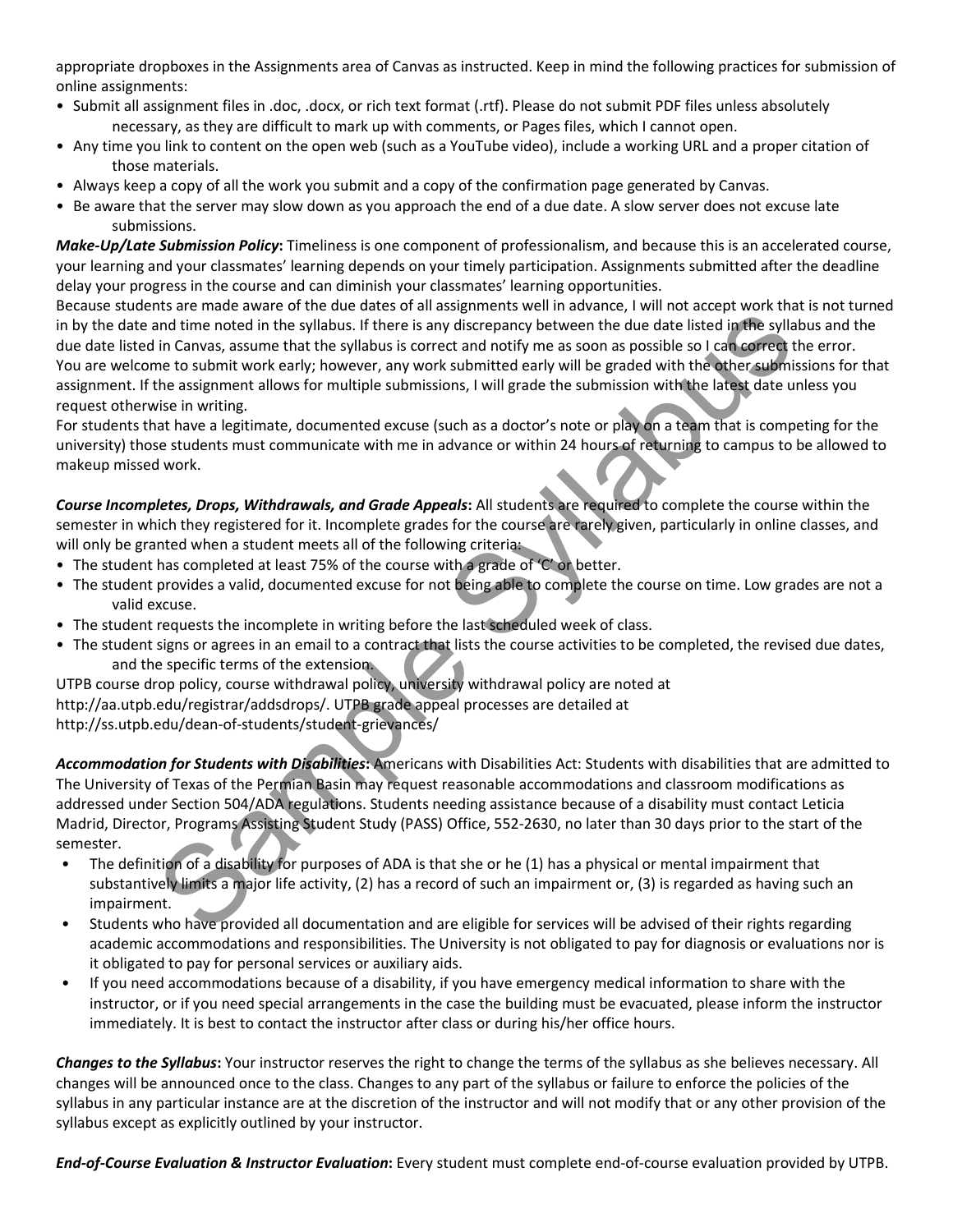A link to this evaluation will be provided in Canvas.

Civility and Netiquette: Anything you type in the discussion area is public, which means that every student in this class (including your instructor) will see what you write. Please pay attention to the language you use and adhere to the following guidelines:

- Do not post anything too personal.
- Do not use language that is inappropriate for a classroom setting or prejudicial in regard to gender, race, or ethnicity.
- Do not use all caps in the message box, as doing so is considered the same as shouting.
- Be courteous and respectful to other people. You are acting as UTPB representatives.
- Use standard business writing style; do not overuse acronyms as you would in text messaging, for some participants may not be familiar with them.
- Use strong paragraph structure—one main idea per paragraph.
- Change subject lines when you change topics.
- Write your full name at the end of the post, as if you were signing an email.
- Be careful with sarcasm and subtle humor; one person's joke is another person's insult.
- Revise and proofread your posts before you submit them.

NOTE: If you do not adhere to the guidelines for any posting, you will lose the points that would have been granted, and the instructor reserves the right to remove your posting and to deny you any further posting privileges.

Refer to the following links for additional help on netiquette: http://www.albion.com/netiquette/corerules.html; http://www.dtcc.edu/cs/rfc1855.html

Instructors and students are partners in creating and maintaining an environment that is conducive to learning. Students shall not engage in any form of behavior that detracts from the learning experience of fellow students; those who do engage in such inappropriate behavior will receive notice regarding their behavior from the instructor and may be reported to the Dean of Students for further disciplinary action. Students are prohibited from engaging in any form of bullying, discrimination, or harassment toward the course instructor and coach(es). Communication and subtle humor, one person's joint and the positive substitute of the positive substitute of the positive theorem is substitute that an ordinate and state in the proposition of one of the positive theorem a

Problems with other students in the course should be reported to the course instructor. Problems regarding your instructor may be reported to Dr. Rachel Martin Harlow, COMM1315 Basic Course Director (harlow r@utpb.edu or 432-552-3319). If Dr. Harlow is your instructor, report such issues to Dr. Shawn Watson, Department Chair – Visual and Performing Arts (watson\_s@utpb.edu or 432-552-2295).

# Computer Requirements

Student's Computing Skills: The student should be sufficiently comfortable in an online environment to handle basic web navigation, to perform basic functions of Canvas (including uploading and downloading assignments), to do some online research using the UTPB Dunagan Library databases, and to participate in online social media.

Student Email and Push Notifications: UTPB students are given a university email account upon matriculation. This email account is linked to Canvas. Students are expected to use this UTPB email account for all university-related communication. You may forward this account to your preferred email address.

Both my.utpb.edu and Canvas are enabled to send you SMS (text) messages. If you would like to receive these messages, please check my.utpb.edu to make sure that you have listed an SMS-capable phone number. Check Canvas to set your push notification preferences.

For course-related communication, please use the Canvas Inbox message system, which you can open from the main navigation bar in the course

Hardware and Software Requirements: REACH is the campus division that manages Canvas and the online and the online classes that use it. REACH maintains a web page with current information about hardware and software requirements, internet connection requirements, and other information. Before you begin the class, test your browser to be sure that it is correctly configured.

#### Computer Emergencies

Computer Crash. Not having a working computer or a crashed computer during the semester will NOT be considered as an acceptable reason for not completing course activities at a scheduled time. NOTE: Identify a second computer before the semester begins, that you can use should your personal computer crash.

Server Problems. When the Canvas server needs downtime for maintenance, the Canvas administrator will post an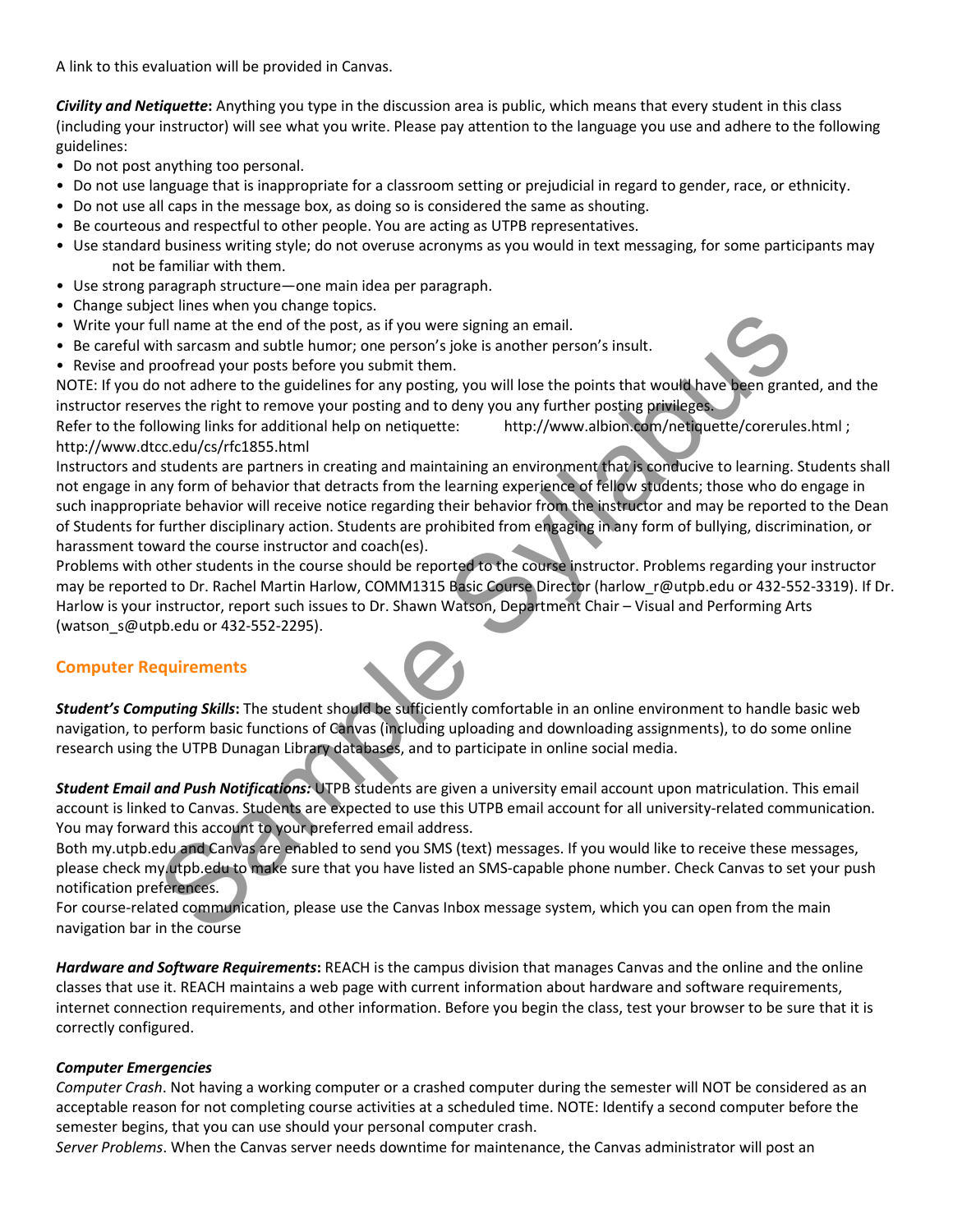announcement in your course informing the time and the date. If the server experiences unforeseen problems your course instructor will send an email.

Complete Loss of Contact. If you lose contact with me completely and cannot contact me through Canvas or email, call me at my office (432-552-2201) as soon as you are able to do so. Please explain the reason you cannot contact me and how to contact you.

Lost, Corrupt, or Disappeared Files. When you submit a file to Canvas, keep a copy of the submission confirmation. Keep a backup copy of every project, posting, and assignment on an external drive, cloud drive, or personal computer. In the event of any kind of failure, such as a Canvas server crash, a virus infection, a personal computer crash, the loss of files in cyberspace, incorrect file versions, corrupt files, or other assignment problems, I may request you to resubmit the files. It is your responsibility to resend it to me, corrected, at your earliest opportunity.

### Student Support Services

Counseling (432) 552-2661

Academic advising UTPB E-Advisor at http://cas.utpb.edu/academic-advising-center/e-advisor/ ADA accommodation and support Testing Services & Academic Accommodations Department (432) 552-2630 http://www.utpb.edu/academics/undergraduate-success/TSAAD Admissions, registration, transcripts UTPB Office of Admissions (432) 552-2605 Canvas technical support Technical Support Canvas 1-866-437-0867 https://guides.instructure.com/ Bookstore (432) 552-0220 http://www.bkstr.com/texas-permianbasinstore/home Email, Outlook 365, my.utpb.edu Information Resources Division http://www.utpb.edu/services/ird Financial aid and scholarships (432)552-2620 http://www.utpb.edu/campus-life/financial-aid Registrar (432) 552-2635 http://www.utpb.edu/services/academic-affairs Student Services http://www.utpb.edu/campus-life/dean-of-students UTPB library (432) 552-2370; The J. Conrad Dunagan Library Online at http://library.utpb.edu/ Tutoring & learning resources If you are taking courses through UTPB the following links provide services: Smarthinking Online Tutoring (provides tutoring services), SmarterMeasure (measures learner readiness for online course). http://www.utpb.edu/online/reach/smarthinking-online-tutoring Sample Considered Mathematics (and Supple Considered Mathematics and the transmission and support<br>
Institute Sylvapus A Academic Accommodations Department (432) 552<br>
gistration, transcripts<br>
UTP8 Office of Admissions (32)

### Disclaimer & Rights

Information contained in this syllabus was to the best knowledge of the instructor considered correct and complete when distributed for use in the beginning of the semester. However, the instructor reserves the right, acting within the policies and procedures of UTPB, to make changes in the course content or instructional techniques without notice or obligation. Students will be informed about such changes in sufficient time to adapt to them.